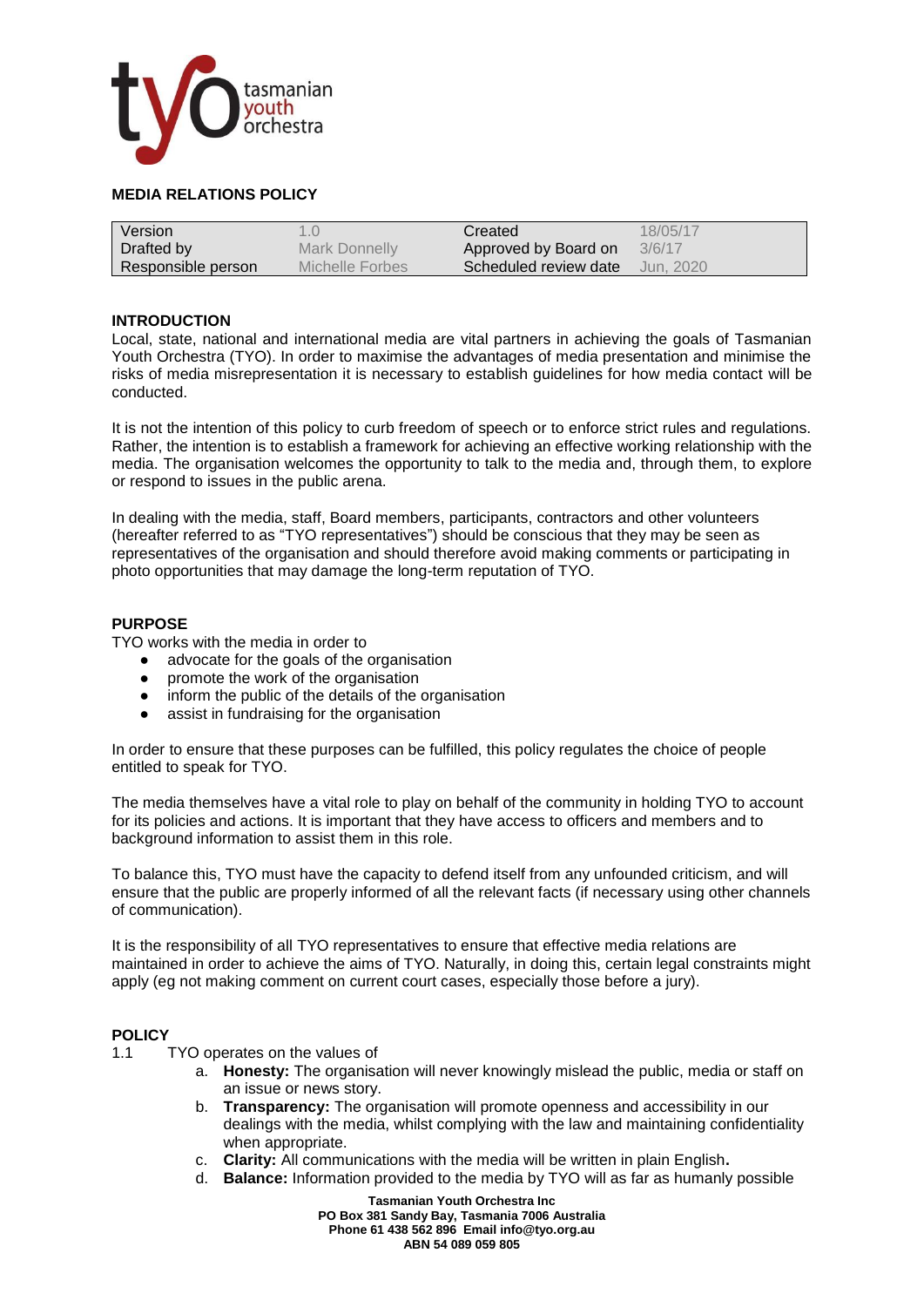

be objective, balanced, accurate, informative and timely.

- 1.2 TYO should seek to establish and maintain a good and open relationship with the media. It is important that the organisation works with the media to communicate important public information messages about its work and its goals.
- 1.3 However, contact concerning any significant matter in the name of or on behalf of TYO should only be made by TYO representatives where:
	- a. They have consulted the General Manager;
	- b. They have the required expertise to speak on the issue under discussion;
	- c. They have some experience in media relations.
- 1.4 Where any of these criteria do not apply, TYO representatives are recommended to exercise extreme caution and to seek guidance from the most senior staff or Board member available.
- 1.5 TYO should seek to grow its social media base and use this to engage with existing and potential members, donors and stakeholders. At the same time, a professional balance must be struck which avoids placing the organisation's reputation at risk.

## **RESPONSIBILITES**

- 2.1 The General Manager shall coordinate TYO's relationships with the media.
- 2.2 Individuals authorised to speak on behalf of TYO are acknowledged within the delegation of authority limits.
- 2.3 Other TYO representatives are advised to ensure they are properly briefed and guided by the General Manager before talking to the media on any issue related to TYO.
- 2.4 Where information or public comment is requested or required, the General Manager shall determine the most appropriate person to respond.
- 2.5 TYO representatives, and third parties, are encouraged to deliver public presentations that discuss TYO's work and its goals, provided that they make it clear where such presentations are or are not authorised by the organisation.
- 2.6 All TYO representatives must observe TYO's Privacy Policy in relation to client records.

## **PROCESSES**

- 3.1 Significant statements on behalf of TYO shall be made as authorised by the General Manager or Board Chairman as outlined by the delegation of authority.
- 3.2 It should always be made absolutely clear whether the views put forward regarding any issue relating to TYO are those of the organisation or of an individual. At all times consideration should be given as to how the correspondence may affect the reputation of TYO.
- 3.3 All TYO representatives are responsible for:
	- a. Providing advice (preferably before the issue becomes public knowledge) to the General Manager on any issues that are likely to be complex or contentious or to be sustained for any length of time. In such a situation, the General Manager will work with the relevant staff and Board members to produce a communications plan which will ensure that balanced, timely information is provided to keep all parties informed.
	- b. Ensuring that no photos of clients, participants, employees, or students shall be released to the public via advertising, news media, or internet, or by any other means, without the approval of the General Manager, who shall satisfy themselves that the organisation's Privacy Policy has been observed.
	- c. Notifying the General Manager of any contact made in the name of TYO to the media and providing the name of the reporter or writer and the media outlet they represent.
- 3.4 Any significant media contact with TYO's staff or representatives on any issue likely to prove contentious shall, where possible, be videotaped.
- 3.5 Any filming or taping on TYO's property or of the organisation's proceedings by the media is subject to prior permission of the General Manager.
- 3.6 Every effort should be made to assist the media in their inquiries. Where media queries involve requests for information that will require substantial staff work to produce, such work must be authorised by the General Manager. It will usually be necessary to provide information in addition to that which is requested in order to set the facts and figures in

**Tasmanian Youth Orchestra Inc PO Box 381 Sandy Bay, Tasmania 7006 Australia Phone 61 438 562 896 Email info@tyo.org.au ABN 54 089 059 805**